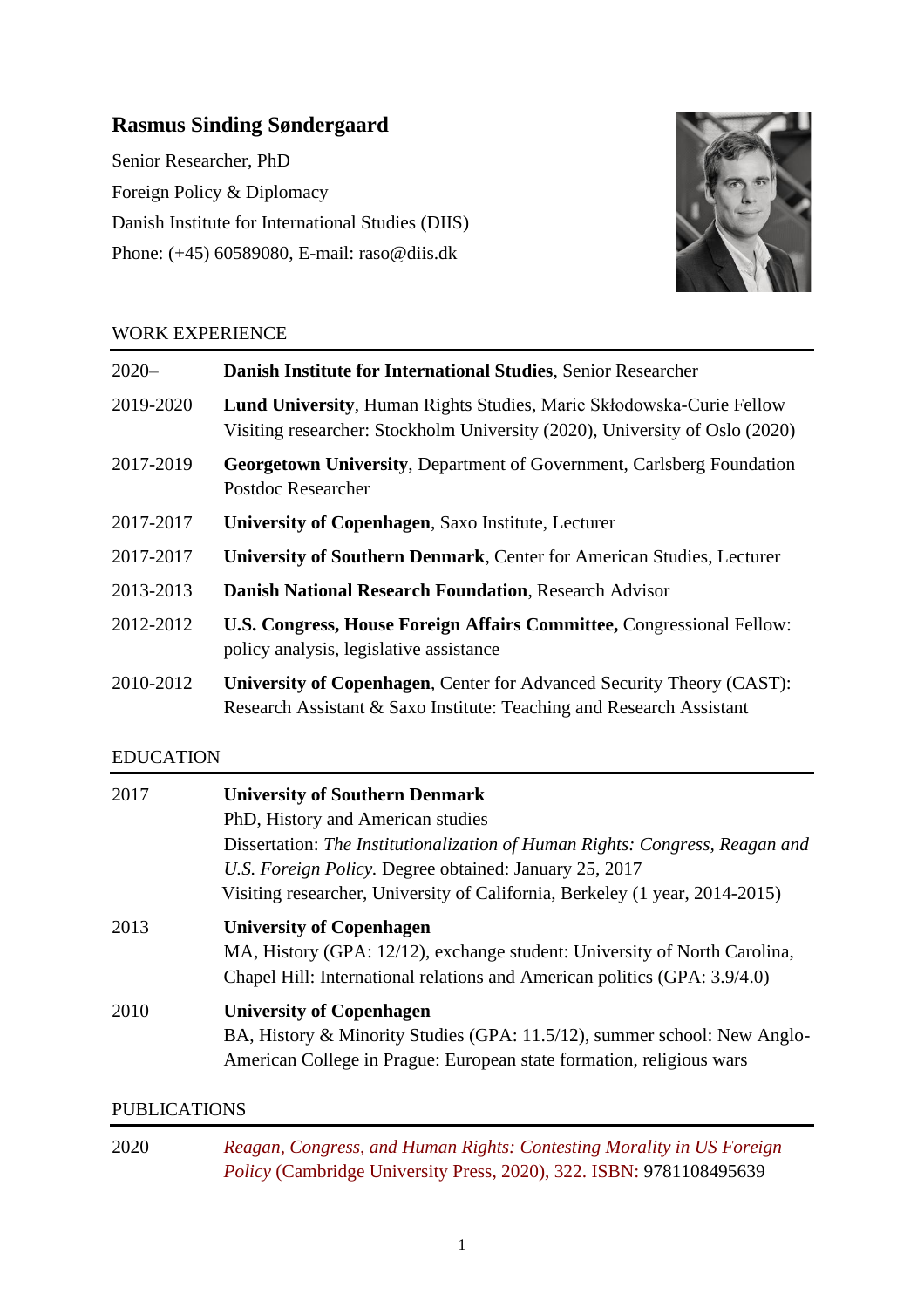| Forthcoming         | "The Committee for the Free World and the Defense of Democracy," Journal<br>of Cold War Studies, (accepted)                                                                                                                                                                                                                                    |
|---------------------|------------------------------------------------------------------------------------------------------------------------------------------------------------------------------------------------------------------------------------------------------------------------------------------------------------------------------------------------|
| 2020                | "The Contested Origins of US Democracy Promotion: the National<br>Endowment for Democracy and its Congressional Critics" International<br><i>Politics</i> (online version)                                                                                                                                                                     |
| 2020                | "Human Rights and the 1980 U.S. Presidential Election," American Studies in<br>Scandinavia, 52:2 (2020), p. 29-46. ISSN: 0044-8060.                                                                                                                                                                                                            |
| 2019                | "A Positive Track of Human Rights Policy:' Elliott Abrams, the Human Rights<br>Bureau and the Conceptualization of Democracy Promotion," in The Reagan<br>Administration, the Cold War and the Transition to Democracy Promotion,<br>eds. William Michael Schmidli, Robert Pee (Palgrave Macmillan, 2019), 31-<br>50. ISBN: 978-3-319-96382-2. |
| 2018                | "The Resilience of Camelot: The Kennedy Myth in Danish Newspapers during<br>the Cold War," American Studies in Scandinavia 50 (2), 69-88. ISSN: 0044-<br>8060.                                                                                                                                                                                 |
| 2018                | "The Congressional Human Rights Caucus and the Plight of the Refuseniks,"<br>in The Cold War at Home and Abroad: Domestic Politics and U.S. Foreign<br>Policy since 1945, eds. Andrew L. Johns and Mitchell B. Lerner (University<br>Press of Kentucky, 2018), 224-246. ISBN: 9780813175737.                                                   |
| 2016                | Robert David Johnson, Hideaki Kami, Tizoc Chavez, Michael Brenes, David<br>L. Prentice, Autumn C. Lass, Chris Foss, Daniel G. Hummel, Rasmus Sinding<br>Søndergaard, and Andrew Johnstone "Domestic Politics and U.S. Foreign<br>Relations: A Roundtable" <i>Passport: The Newsletter of SHAFR</i> 46 (3) January<br>$(2016): 47-64.$          |
| 2016                | The Institutionalization of Human Rights: Congress, Reagan and U.S. Foreign<br>Policy, PhD-dissertation, Department of History, University of Southern<br>Denmark, 2016, 291. OCLC: 967498474.                                                                                                                                                 |
| 2015                | "Bill Clinton's 'Democratic Enlargement' and the Securitisation of Democracy<br>Promotion," Diplomacy & Statecraft 26 (3), 534-551. ISSN: 1557-301X, DOI:<br>10.1080/09592296.2015.1067529.                                                                                                                                                    |
| 2012                | "Anti-amerikanisme blandt danske intellektuelle i 1950'erne," 1066 Tidsskrift<br>for Historie 42 (1), 3-14. ISNN: 2244-9817.                                                                                                                                                                                                                   |
| <b>Book Reviews</b> |                                                                                                                                                                                                                                                                                                                                                |
| Forthcoming         | Review of Jan Eckel The Ambivalence of Good: Human Rights in International<br>Politics since the 1940s (Oxford, 2019) in Diplomatic History (accepted)                                                                                                                                                                                         |
| 2019                | Review of Robert Pee Democracy Promotion, National Security and Strategy:<br>Foreign Policy under the Reagan Administration (Routledge 2015) in Journal<br>of Cold War Studies 21 (2), 199-201.                                                                                                                                                |
| 2019                | Review of Hal Brands Making the Unipolar Moment: U.S. Foreign Policy and                                                                                                                                                                                                                                                                       |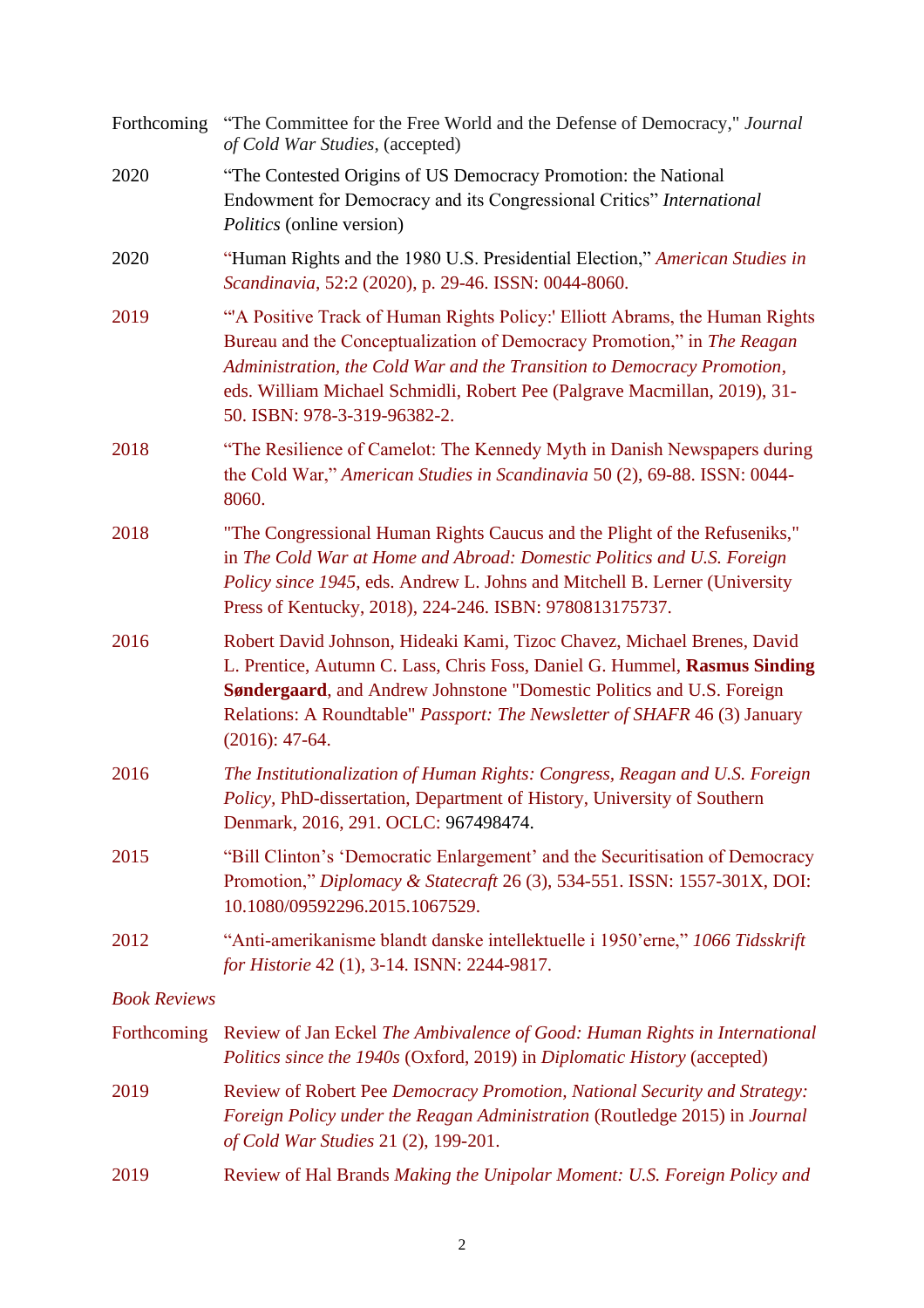| the Rise of the Post-Cold War Order (Cornell University Press 2016) in<br>Journal of Contemporary History 54 (1), 236-238. |
|----------------------------------------------------------------------------------------------------------------------------|
| Thomas J. Knock, John Cooper, Patrick McDonald, Rasmus Sinding                                                             |
| <b>Søndergaard, and Trygve Throntveit, H-Diplo Roundtable Review of Tony</b>                                               |
| Smith, Why Wilson Matters: The Origins of American Liberal                                                                 |
| Internationalism and Its Crisis Today. Princeton University Press, 2017,                                                   |
| https://networks.h-net.org/system/files/contributed-files/roundtable-xix-16.pdf.                                           |
| "Er Obamas USA exceptionel?" Review of Stephen Brooks American                                                             |
| Exceptionalism in the Age of Obama in Tidsskrift for Politik, 17 (1), 66-67.<br>ISSN: 16040058.                            |
|                                                                                                                            |

## FUNDING

I have received research funding amounting to circa **3.870.000 DKK / 516.000 Euro.**

| 2020      | Reimagining Norden in an Evolving World (ReNEW) mobility grant, visiting<br>scholar, University of Oslo (15.000 NOK)                                   |
|-----------|--------------------------------------------------------------------------------------------------------------------------------------------------------|
| 2019      | Joint Committee for Nordic Research Councils (Hum. & Soc. Sci.) workshop<br>"Scandinavian Internationalist Diplomacy" (collective grant) (38.539 Euro) |
| 2019-2021 | Marie Skłodowska-Curie Fellowship for postdoc (203.852 Euro)                                                                                           |
| 2019-2021 | Carlsberg Foundation Doctoral Fellowships in Denmark for postdoc<br>$(1.250.000 \, DKK) - Declined$                                                    |
| 2017-2019 | Carlsberg Foundation Internationalisation Fellowship for postdoc (two one-<br>year grants amounting to a total of 700.000 DKK)                         |
| 2016      | Heidelberg Spring Academy Fellow (selected among >150 applicants)                                                                                      |
| 2015      | Danish Ministry of Higher Education & Science Elite Research Travel Grant<br>(200.000 DKK) (1 of 20 recipients across all academic fields)             |
| 2015      | Salzburg Global Scholar (1-week competitive fellowship)                                                                                                |
| 2015      | Society for Historians of American Foreign Relations Summer Institute                                                                                  |
| 2014      | American-Scandinavian Foundation, for stay at UC Berkeley (20.000 USD)                                                                                 |
| 2012      | Lantos-HIA Congressional Fellowship (5-month competitive fellowship)                                                                                   |
|           |                                                                                                                                                        |

#### **TEACHING**

I have taught six courses within the fields of history, American studies, and human rights studies at three universities, spanning from first-year students to advanced graduate students. I have completed a pedagogical course on "Teaching and Learning in Higher Education."

2020 **Human Rights in Foreign Policy** MA course in Human Rights Studies (spring), Lund University Created and taught the course (online), written exam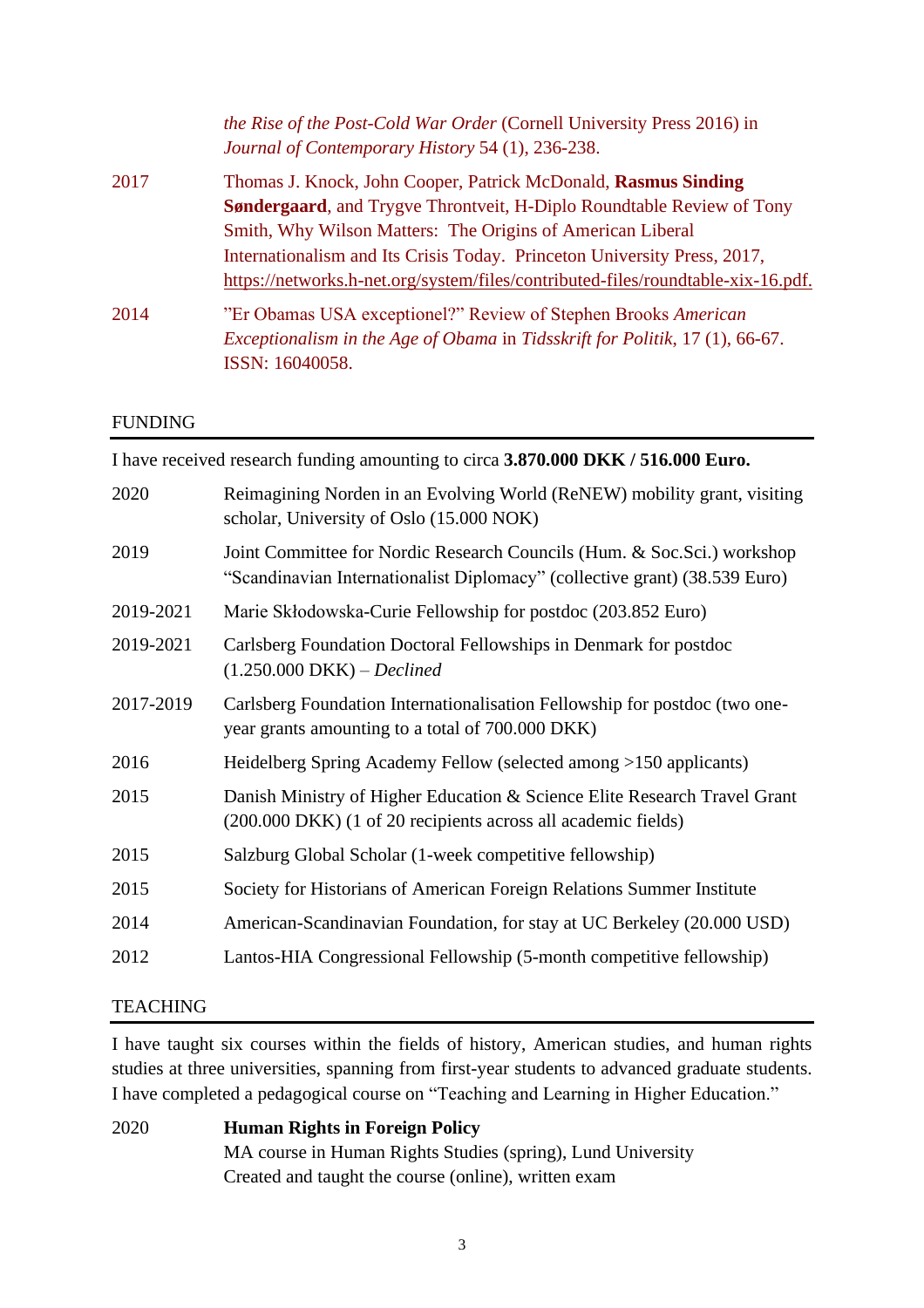| 2017 | Civilreligion I USA: Nationalisme, Religion og Historiebrug<br>Double MA course in History 30 ECTS (spring), University of Copenhagen<br>Co-created and co-taught the course, supervised 15 student papers |
|------|------------------------------------------------------------------------------------------------------------------------------------------------------------------------------------------------------------|
| 2017 | <b>American Government</b><br>BA course, American studies (spring), University of Southern Denmark<br>Taught the course, graded written exams                                                              |
| 2015 | Reagan's America: U.S. Politics in the 1980s<br>BA course, American studies (fall), University of Southern Denmark<br>Created and taught the course, graded oral and written exams                         |
| 2014 | Human Rights in US Foreign Policy 1970-2000<br>BA course, American studies (spring), University of Southern Denmark<br>Created and taught the course, graded oral and written exams                        |

## ADMINISTRATIVE EXPERIENCE

In addition to experience with legislative assistance in the U.S. Congress and research management at the Danish National Research Foundation, I have administrative experience from organizing workshops, seminars, and conference panels.

| 2020-2021 | Co-organizer of the workshop series "Scandinavian Internationalist<br>Diplomacy" at University of Copenhagen (September 2020), Södertörn<br>University (January 2021) and University of Oslo (February 2021).                                                                                                                                                              |
|-----------|----------------------------------------------------------------------------------------------------------------------------------------------------------------------------------------------------------------------------------------------------------------------------------------------------------------------------------------------------------------------------|
| 2020      | Organizer of the seminar "Nordic Human Rights Histories," Lund University,<br>September 2020.                                                                                                                                                                                                                                                                              |
| 2016-2017 | PhD student representative in the Danish Society for Contemporary History<br>Participation in organization of annual conference.                                                                                                                                                                                                                                           |
| 2016      | Co-organizer of the interdisciplinary conference "Norm Formation and Images"<br>of the Enemy," University of Southern Denmark.                                                                                                                                                                                                                                             |
| $2015 -$  | Organizer of panels accepted for conferences of: Human Rights Consortium<br>$(2020 - \text{cancellation})$ , Transatlantic Studies Association (2019), The Society for<br>Historians of American Foreign Relations (2015 and 2018), the Organization<br>of American Historians (2017), and the American Politics Group of Political<br>Science Association – UK $(2017)$ . |

## INVITED TALKS AND SELECTED CONFERENCE PRESENTATIONS

I have given invited nook talks on *Reagan, Congress, and Human Rights* at: Harvard University, Yale University, University at Albany, Stockholm University, Lund University, University of Southern Denmark, Cold War Research Network, US Studies Online (BAAS)

"Human Rights in East-West Relations in the late Cold War: The Case of Soviet Jewish Emigration" Europe from the Helsinki Accords to the fall of the Berlin Wall and beyond, December 4, 2020 (invited talk)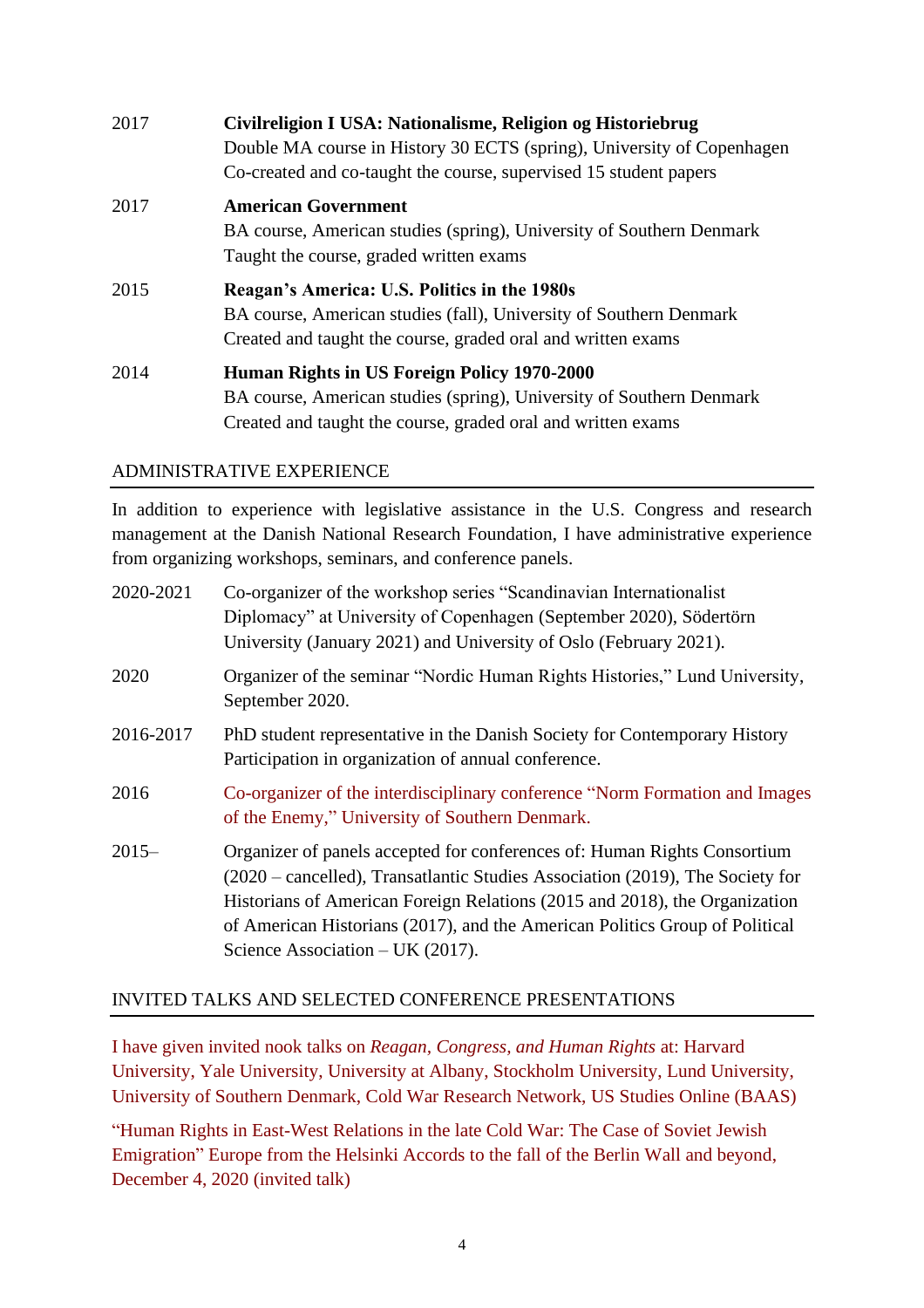"Scandinavian Diplomacy on Human Rights & Economic Inequality at the United Nations in the 1970s", Lund University, September 8, 2020.

"Reagan, Congress, and Human Rights: Contesting Morality in US Foreign Policy," (invited talk), Nobel Institute, Norway, March 13, 2020 (invited talk), (Cancelled due to Covid-19).

"Scandinavia, Human Rights and Economic Inequality at the UN in the 1970s," University of Oslo, Norway, March 10, 2020 (invited talk).

"Scandinavian Diplomacy on Human Rights and Economic Inequality at the United Nations in the 1970s," Södertörn University, Sweden, February 13, 2020 (invited talk).

"Human Rights and Economic Inequality: The Scandinavian Approach," Aarhus University, January 30, 2020 (invited talk).

"The National Endowment for Democracy and its Congressional Critics," Transatlantic Studies Association, Lancaster University, UK, July 10, 2019.

"Contesting Morality: Members of Congress and Human Rights in the 1980s," International History Seminar Series, Georgetown University, US, January 15, 2019.

"Waking the Weakened Will of the West: The Committee for the Free World and the Defense of Democracy," Society for Historians of American Foreign Relations annual conference, Philadelphia, US, June 21, 2018.

"Contesting Human Rights: Congress, Reagan and U.S. Foreign Policy," American Historical Association annual conference, Washington DC, US, January 6, 2018.

"Colors of Camelot: The Kennedy Myth in Danish Newspapers," Nordic Association of America Studies bi-annual conference, SDU, Odense, Denmark, May 24, 2017.

"Human Rights as a Language of Power in American Foreign Relations Roundtable," Organization of American Historians annual conference, New Orleans, US, April 6-9, 2017.

"Elliott Abrams, the Human Rights Bureau, and the Conceptualization of Democracy Promotion," American Politics Group of Political Science Association (UK), Leicester, UK, January 6, 2017.

"The Congressional Black Caucus, Human Rights, and Economic Sanctions against South Africa," Society for Historians of American Foreign Relations annual conference, San Diego, US, June 24, 2016.

"Defeating Reagan: The Congressional Black Caucus, Human Rights, and Sanctions against South Africa," Seminar in American History, Department of English, Germanic and Romance Studies, University of Copenhagen, June 7, 2016 (invited talk).

"The (Ab)Use of Human Rights: Executive-Legislative Struggles over US Nicaragua Policy in the 1980s," European Association for American Studies bi-annual conference, Constanta, Romania, April 23, 2016.

"Executive-Legislative Struggles over U.S. Policy towards Nicaragua in the 1980s," Heidelberg Spring Academy, Heidelberg, Germany, March 16, 2016.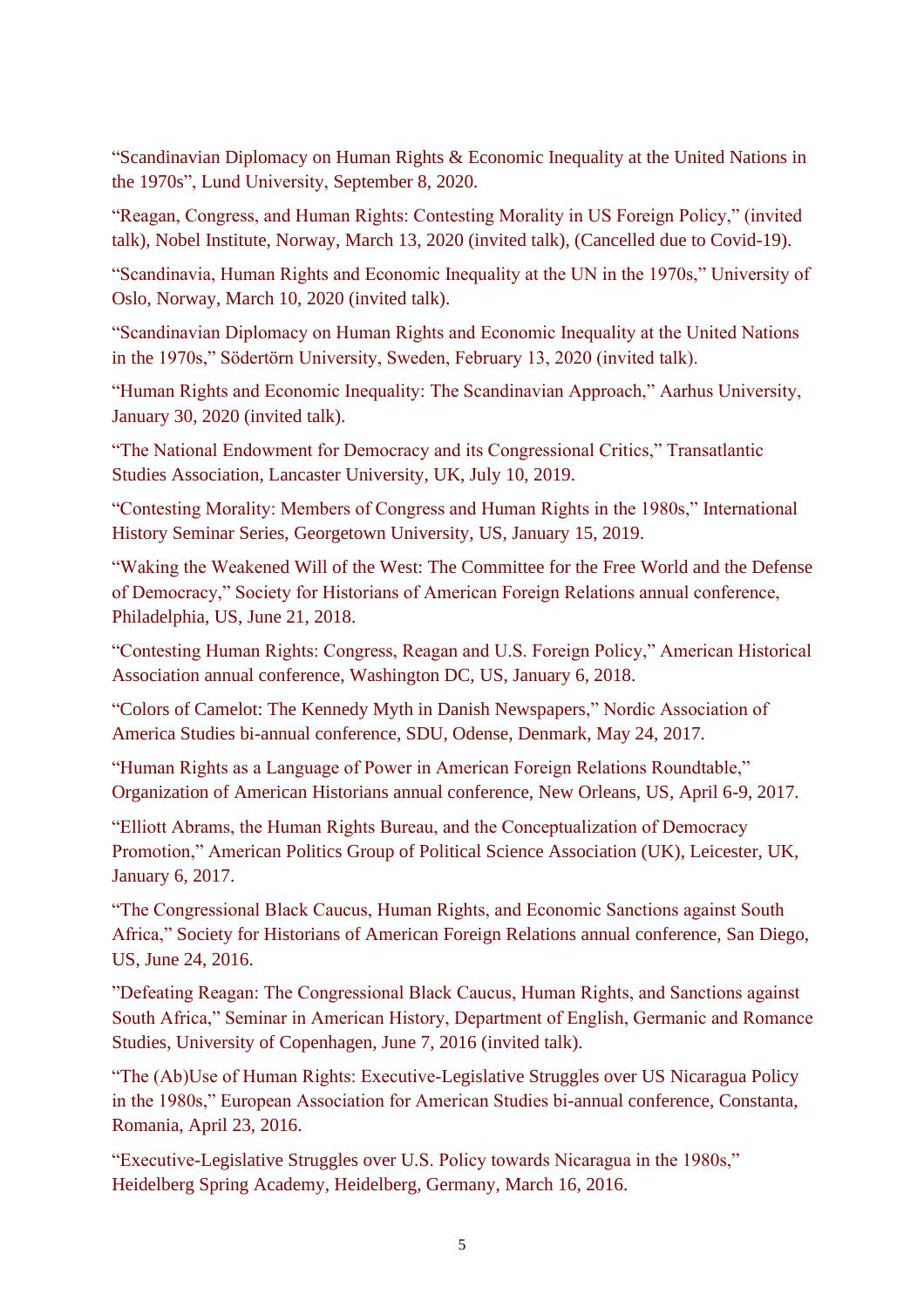"The Congressional Human Rights Caucus: A New Voice for Human Rights in American Foreign Policy," Society for Historians of American Foreign Relations annual conference, Arlington, US, June 26, 2015.

"After the Breakthrough: Congressional Human Rights Policy 1981-1993," Society for Historians of American Foreign Relations Summer Institute, Columbus, OH, June 21, 2015.

"Congressional Human Rights Activism in U.S. Foreign Policy 1981-2020," Humanities & Social Science Association, UC Berkeley, US, February 18, 2015.

## MEDIA & DISSEMINATION

My experience with scientific dissemination includes popular science publications, public lectures, podcasts, and over 200 media appearances in Danish TV, radio, and print.

## **Popular Science Publications**

"Bliver Tyskland verdens nye moralske stormagt?" Politiken (kronik), September 22, 2021.

"Bidens demokratiagenda åbner danske muligheder," Jyllands-Posten, August 16, 2021.

"The Trump Administration's Efforts to Redefine Human Rights Echoes Those of the Reagan Administration," Cold War Research Network, January 28, 2021.

"In Confronting China on Human Rights, Biden Can Learn from Reagan," OREMA, January 13, 2021.

"Klima, corona og race. Hvad har vi lært af de to præsidentdebatter?" DIIS Comment, October 27, 2020.

"When human rights could determine an election," DIIS Longread, 23 October, 2020.

"Biden og den Liberale Verdensorden efter Trump," DIIS Comment, November 12, 2020.

"Congress and Human Rights in the Age of Reagan," Cambridge University Press, FifteenEightyFour blog, April 13, 2020 [http://www.cambridgeblog.org/2020/04/c](http://www.cambridgeblog.org/2020/04/)ongressand-human-rights-in-the-age-of-reagan/

"Var Reagan en helt, der vandt den kolde krig, eller var han en forbryder, som stod I spidsen for en blodig udenrigspolitik," Politiken (kronik), December 15, 2019

"Der er intet nyt i Trumps 'America First'" Politiken (kronik), June 30, 2018.

*To Skridt Frem og Et Tilbage - USA og Menneskerettighederne* (Kongressen Forlag: 2016) ebook ISBN: 9788799857036.

"The Office: Racisme og Sexisme på det Amerikanske Arbejdsmarked" in *Fiktionens Magt*, ed. Mette Rolan Kjærsgaard (Rosenkilde Bahnhof: 2015) ISBN: 9788771289138.

"Virkelighedens House of Cards" in *Glimt af Amerika,* ed. Anders Agner Pedersen (Rosenkilde Bahnhof: 2015) ISBN: 9788771288919.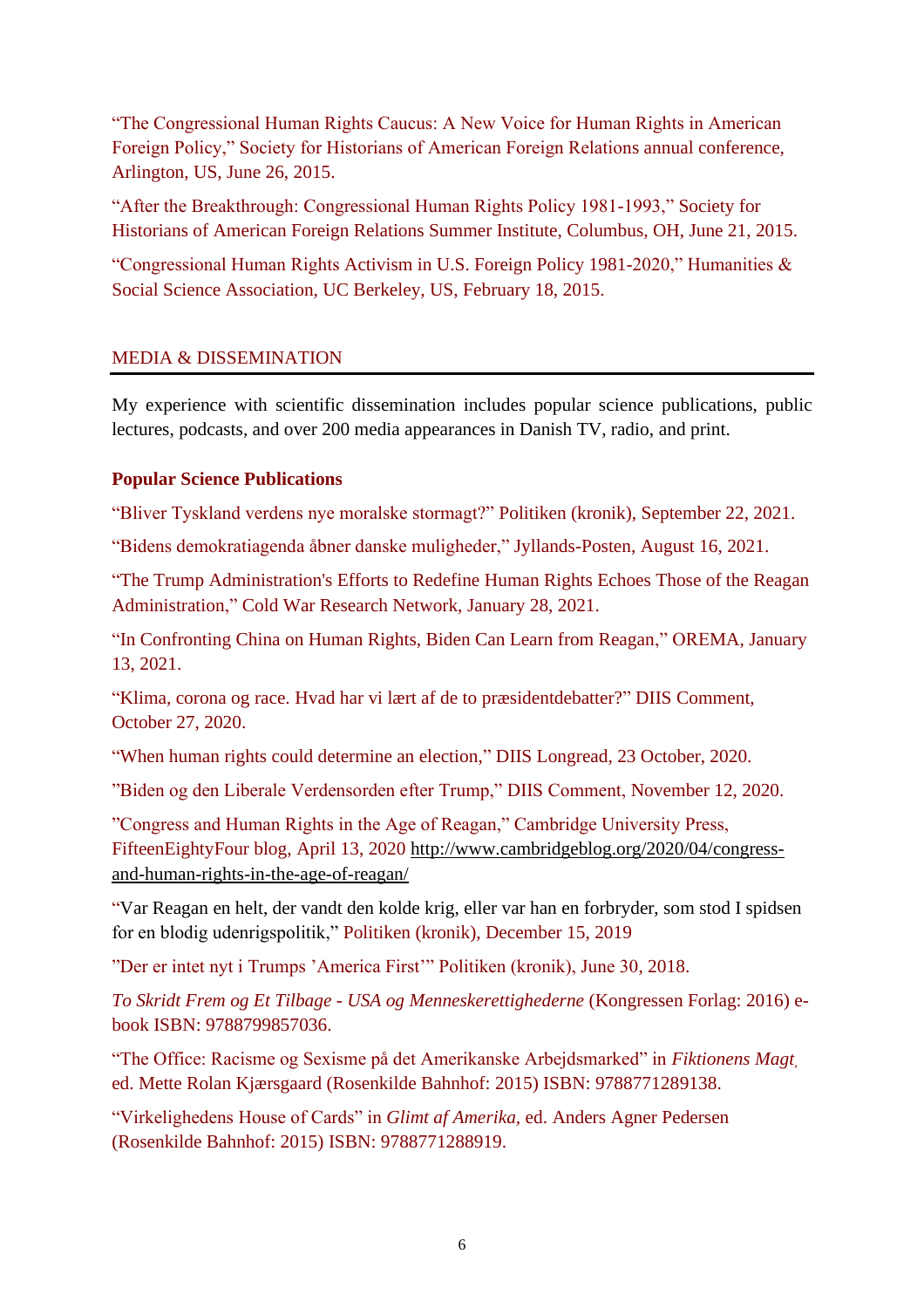"Touchdown, Carolina! Amerikansk collegesport set med danske øjne" in *Glimt af Amerika,*  ed. Anders Agner Pedersen (Rosenkilde Bahnhof: 2015) ISBN: 9788771288919.

"Snowdens lækager flænser glansbilledet af Obama" in *Fem år med Obama. Forandring vi kunne tro på?,* ed. Anders Agner Pedersen (Rosenkilde Bahnhof: 2014) ISBN: 9788771283754.

## **Selected Public Lectures**

"EU og USA - hvem redder demokratiet?" European Parliament (Denmark), April 14, 2021.

"Bidens USA og Europa: Prioriteter og Udfordringer," DEO, January 20, 2021.

"Amerikansk valgfest - USA og verdens fremtid," International Debat, November 3, 2020.

"How to get a Postdoc Grant," (for PhD students) University of Oslo, March 10, 2020.

"My Way to a Postdoc Grant: Key Learnings from Writing Postdoc Proposals," (for prospective postdoc applicants) University of Copenhagen, September 5, 2019.

"Storhed og fald: menneskerettigheder i amerikansk udenrigspolitik fra FDR til Trump," Fredagstaler, Studenterforeningen, Copenhagen, February 10, 2017. (Sound recording: [https://soundcloud.com/studenterforeningen/48-rasmus-sinding-sondergaard.](https://soundcloud.com/studenterforeningen/48-rasmus-sinding-sondergaard))

"Trump's Foreign Policy and the Transatlantic Relationship Amidst the Rise of Populism," The Danish European Movement, Copenhagen, December 13, 2016.

"NSA, Snowden og overvågning efter 9/11," Danish University Extension (Folkeuniversitetet), Copenhagen, November 30, 2016 + February 8, 2017.

"To Skridt frem og Et Tilbage: USA og Menneskerettighederne," Amnesty International Denmark, Copenhagen, January 13, 2016.

"Snowden og Obama," book launch, Politikens Boghal, March 26, 2014.

"The United States & BRICS," Danish Institute for Study Abroad, January 21, 2014.

"Europe and the United States: Partners and Rivals," Danish Institute for Study Abroad, November 3, 2013.

"USA og FN: Et forhold i forandring?," FN Debat, Folketinget (Danish Parliament), September 18, 2013.

"USA efter valget," Krogerup Højskole, September 11, 2012.

# **Podcasts & Recorded Webinars**

2021, "Trump efterlod dybe sår på Europa. Kan Biden hele dem?" Jyllands-Posten, Verdenshjørner. [https://podcasts.apple.com/dk/podcast/17-trump-efterlod-europa-med-dybe](https://podcasts.apple.com/dk/podcast/17-trump-efterlod-europa-med-dybe-s%C3%A5r-kan-biden-hele-dem/id1521999924?i=1000524772652&l=da)[s%C3%A5r-kan-biden-hele-dem/id1521999924?i=1000524772652&l=da](https://podcasts.apple.com/dk/podcast/17-trump-efterlod-europa-med-dybe-s%C3%A5r-kan-biden-hele-dem/id1521999924?i=1000524772652&l=da)

2021, Will China Rule the World?, [https://www.diis.dk/en/event/book-launch-will-china](https://www.diis.dk/en/event/book-launch-will-china-rule-the-world)[rule-the-world](https://www.diis.dk/en/event/book-launch-will-china-rule-the-world)

2020, "Rethinking Isolationism," <https://www.diis.dk/en/event/rethinking-isolationism>